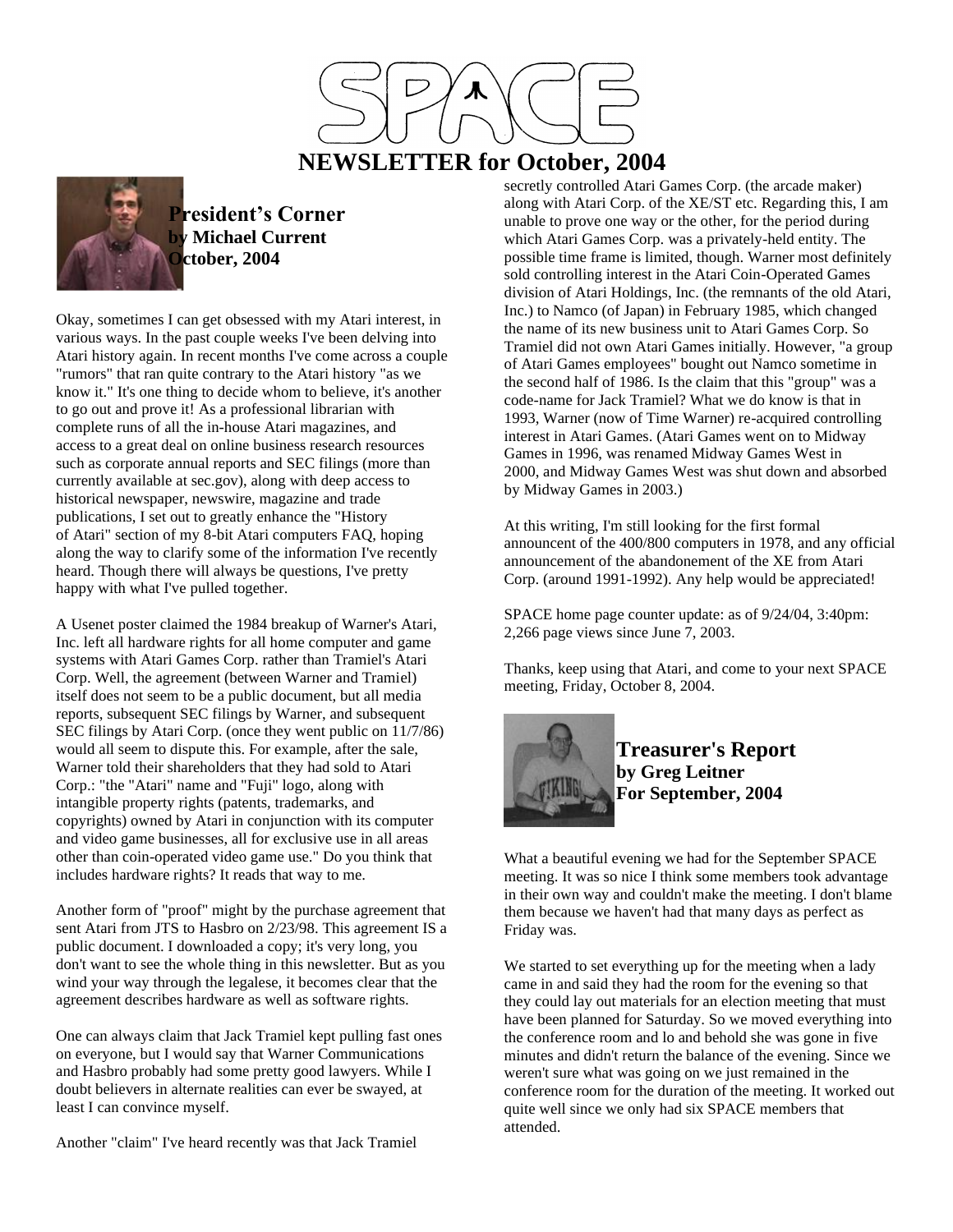Here is the breakdown of what little activity there was for the September 2004 SPACE meeting:

Beginning balance as of September 1, 2004: 728.25 Dom sales for the month 12.00 No expenses for the month Ending balance on September 30, 2004: 740.25

As you can see there wasn't a whole lot going on this month, but wait till next month. At least three members have committed to renewing their memberships including myself. I also will announce an auction for the month of November. We really don't have a lot of stuff right now, but with a few things I can rustle up at home and the items we have in storage I think we can make a go of it.

We don't have a lot of expenses right now so I believe our treasury will most likely grow in the next few months. Also, I have to tell all the members that couldn't make the September meeting that you are really missing out on some good info. Lance and Rich really make our meetings interesting with their vast knowledge of Atari memorabilia. It really makes you wonder how Atari failed so badly when you hear what could and should have been.

Oh well. Here we still are and here we will be for a long time to come. So don't give up on Atari. Just keep reading the new and you will find that Atari is not going away. With the announcement that a new version of the old 7800 system is in the works and a new Atari anthology for the PC is due out we aren't going anywhere. We just sit back and say see what everyone has been missing all these years. I just hope the new Atari doesn't make a design mistake by not putting a cartridge port on the new model 7800. They must know that a lot of catridges are still sitting around and could really make a big impact on their new system if people could just plug them in. Right now the plan is for only twelve games to be built into the system, and this would kill the long-term possibilities of what could be a great addition to the Atari fold. I hope they realize their mis-guided thinking and make the design change that every game player would want.

Enough said for one month. PLease join us next month and we will continue to follow up on the new 7800 and more of what's going on in the Atari world. See you all on October 8.



**Secretary's Report By Nolan Friedland For September, 2004**

Minutes Submitted By Greg Leitner.

Meeting started at 7:35 P.M.

In Nolan's absence I read the minutes from the August SPACE meeting, and then gave a brief summary of our treasury which ended in a balance of \$728.25.

Glen presented another dom once again from Page 6, and gave a paid up membership count of 14. It was expected to climb back to 16 after our October meeting.

No old business to discuss, and under new business we talked a lot about the news of Atari introducing another version of its 7800 game system. Lance gave a great overview of past history of 8-bit and 16-bit products that kind of got left in limbo.

Without the presence of Nolan we passed on the BBS update and hope to catch up on all the details next month when we hope Nolan will be able to attend. Sorry to hear about all the bad luck Nolan has endured the past couple of months. We closed the meeting at approximately 8:45.



**BBS Corner By Nolan Friedland For October, 2004**

Nothing Received This Month For The BBS Corner.

\*\*\*\*\*\*\*\*\*\*\*\*\*\*\*\*\*\*\*\*\*\*\*\*\*\*\*\*\*\*\*\*\*\*\*\*\*\*\*\*\*\*\*\*\*

A-T-A-R-I Answers-Tips-And-Relevant-Information by: Paul V Alhart paulalhart@hotmail.com 1988.12

As promised, this month I will present you with DefaultWriter+ Companion #2. First though, I want to let you in on one of those undocumented SECRETS of AtariWriter+. When chaining files, DO NOT save the files with the "SAVE ASCII:" option. When you SAVE ASCII the Global menu values are not saved with the file. Since the Global values from the first file in the chain are used by AtariWriter+ for all the files in the chain one would think it didn't matter, BUT.. Although the Global values in the chained files are not used, AtariWriter+ assumes that they are there and lops off the first several bytes of each chained file to get rid of them. If you saved the files without them, AtariWriter+ will lop off the first few sentences of each chained file when you try to print or preview. I discovered this only after several frustrating hours of head scratching and trial & error. Maybe it will save you from a headache or two.

Now on to DefaultWriter+ Companion #2. DWC #2 allows you to boot the 48K version of Proofreader with the buzzer set to OFF. It will also let you change the length of the buzzer just like DWC #1 does for AtariWriter+. DWC #2 has an extra default setting though. Whenever you type in a CORRECTED spelling, Proofreader always asks "ARE YOU SURE Y/N?" It doesn't matter because it is going to check the spelling of this new word anyway. DWC #2 will allow you to do away with this waste of time dialogue. After you type in the word and hit RETURN Proofreader will immediately check the new spelling, flag it if it doesn't like it or continue on with business if it does. No more Y/N prompts.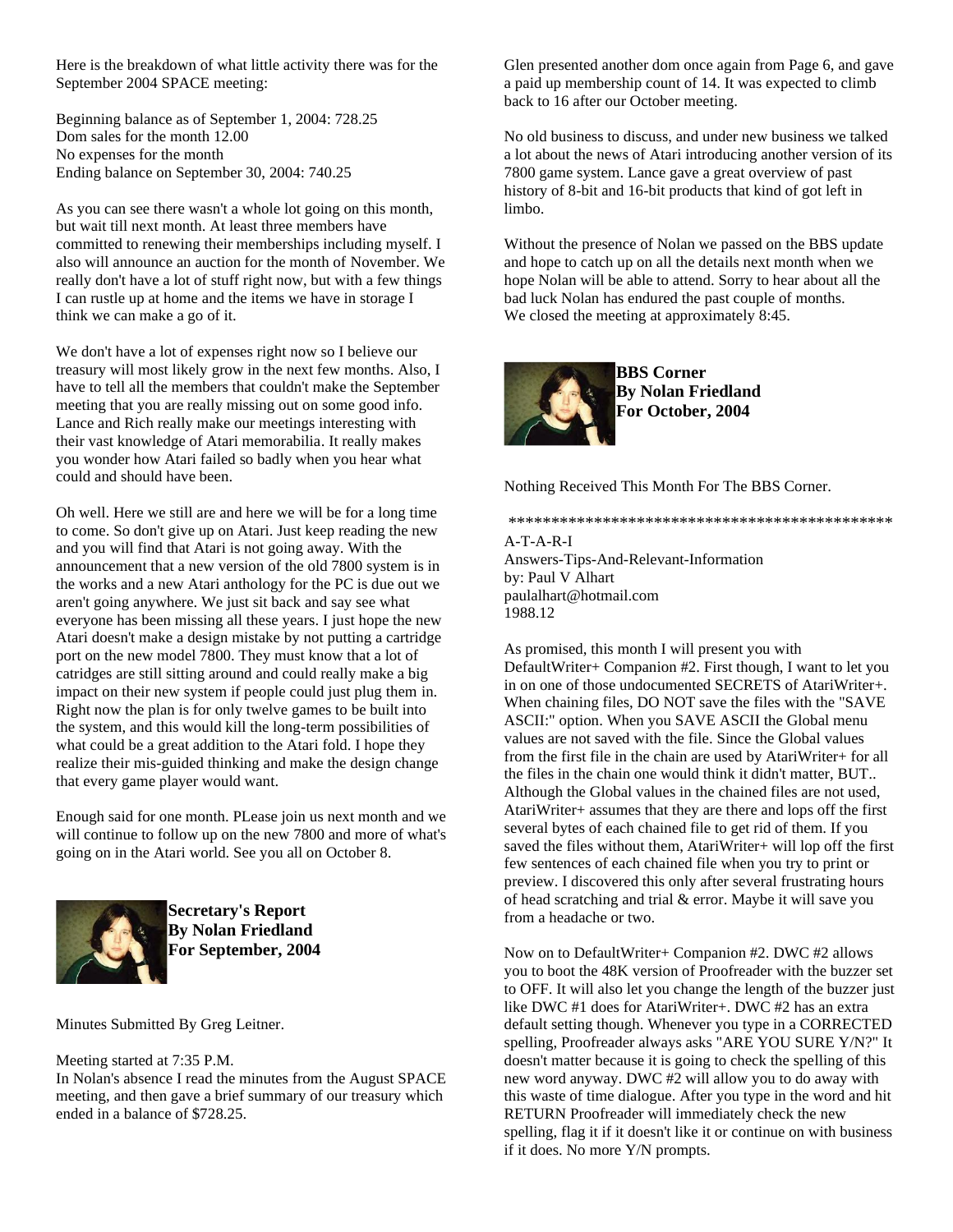As with DefaultWriter+ & DefaultWriter+ Companion #1 the new settings are permanently made to your original AtariWriter+ & Proofreader files. Of course you can change them back or to any default setting you like any time you want with DW+, DWC #1 & DWC #2.

Copy PROOF to a freshly formatted single density disk and RUN DWC #2. After you have things set the way you like, copy PROOF back to your original AtariWriter+ disk and your done. Happy AtariWriting!

1 REM DefaultWriter+ Companion #2 2 REM by Paul V. Alhart

3 REM

4 REM This Program will allow you to change the BUZZER Default and (Y/N) Prompt settings of PROOFREADER (48K).

5 REM

6 REM

10 TRAP 100:DIM IN\$(1):OPEN #1,12,0,"D:PROOF":NOTE #1,Q,W:S1=Q+27:S2=Q+27:S3=Q+38:B1=117:B2=121:B3= 35

20 POINT #1,S1,B1:GET #1,A:POINT #1,S2,B2:GET #1,B:POINT #1,S3,B3:GET #1,C:IF C<>32 AND C<>96 THEN 90

30 ? CHR\$(125):? "THE BUZZER DEFAULT SETTING IS "; $A$ :? " 208 = OFF 240 = ON"

40 ? :? "BUZZER DURATION IS SET TO ";B;" JIFFIES":? "  $NORMAL = 32"$ 

45 ? :? "THE (Y/N) PROMPT IS ";C:? " 32 = ON 96 = OFF" 50 ? :? "DO YOU WANT TO CHANGE THESE SETTINGS":INPUT IN\$:IF IN\$<>"Y" THEN CLOSE  $\text{\texttt{\#1-FND}}$ 60 ? :? :? "ENTER 208 OR 240 FOR BUZZER

DEFAULT":INPUT A:IF A<>208 AND A<>240 THEN 60 70 ? "ENTER BUZZER DURATION":INPUT B 75 ? "ENTER 32 OR 96 FOR (Y/N) PROMPT":INPUT C:IF C<>32 AND C<>96 THEN 75 80 POINT #1,S1,B1:PUT #1,A:POINT #1,S2,B2:PUT #1,B:POINT #1,S3,B3:PUT #1,C 85 GOTO 20 90 CLOSE #1:? "USE FOR 48K VERSION ONLY" 100 CLOSE #1:? "ERROR ";PEEK(195)

\*\*\*\*\*\*\*\*\*\*\*\*\*\*\*\*\*\*\*\*\*\*\*\*\*\*\*\*\*\*\*\*\*\*\*\*\*\*\*\*\*\*\*\*\*\*

December 13, 1982, Monday

NEW YORK, Dec. 13 /PRN/ -- One of the most dramatic breakthroughs in home computer technology was unveiled today when Atari, Inc., a major consumer electronics company, introduced its new competitively-priced state-ofthe-art 1200XL computer featuring 64K of memory.

At a press conference here, Atari presented its new generation home computer which has the capability of utilizing existing Atari computer software and peripherals.

The Atari 1200XL has 12 user programmable function keyes, including an international character set which provides:

-- Shifting the keyboard into a European character set (from

the regular graphics set) that includes special symbols for currency and grammar.

-- Disabling the operation of the keyboard to assure that as programs are being run they aren't interrupted by the accidental touch of a key.

-- Turning off the screen to preserve the quality of the monitor when the computer is left on and unattended for extended periods.

-- A "help" key that provides the user with helpful instructions on selected programs used with the computer. The "help" key also performs self-diagnosis -- as requested by the user on the memory, audio visual and keyboard to assure that all components are in peak operating condition and that all external wiring connections are intact.

In addition, The Atari 1200XL home computer incorporates a number of design improvements including:

-- The program cartridge slot has been shifted to the side of the new computer. And to make it simpler to insert, there are no longer doors to open and close.

-- Two additional lights on the computer indicate whether the specific functions of the locking keyboard or shifting to the European character set are in use.

-- One touch cursor controls to streamline cursor movement. -- A spectrum of 256 colors available for display on the monitor as well as four distinct sound "voices" covering 3-1/2 octaves on the computer's built-in speaker.

-- Two controller ports to use with the same joysticks and paddles as well as numerical keypads.

The Atari 1200XL home computer also works with any television set or monitor. Raymond E. Kassar, chairman and chief executive officer of Atari, Inc. said, "We believe that the Atari 1200XL will set the standard for a new generation in home computing and, once again, positions Atari on the leading edge of electronic technology and creative computing.

"Its sleek, polished metal, low-profile package is perhaps the first computer specifically designed for the home as an attractive item of furniture in any decor. To maintain an integrated systems look, future peripherals for the computer will feature the same styling. "With its user aids and beautiful packing, the Atari 1200XL is one of the 'friendliest' computers ever built -- and at an affordable price."

Atari said the retail price of the 1200XL home computer will be announced in January, 1983, at the Consumer Electronics Show in Las Vegas. Initial deliveries will take place during the first quarter, 1983.

Atari, Inc., is a wholly-owned subsidiary of Warner Communications Inc., and is a leading designer and manufacturer of home computers and peripherals in home video games, coin-operated games, and programs for a variety of applications.

\*\*\*\*\*\*\*\*\*\*\*\*\*\*\*\*\*\*\*\*\*\*\*\*\*\*\*\*\*\*\*\*\*\*\*\*\*\*\*\*\*\*\*\*\*\*

June 8, 1982, Tuesday SUNNYVALE, Calif., June 8 /PRN/ -- Atari, Inc., one of the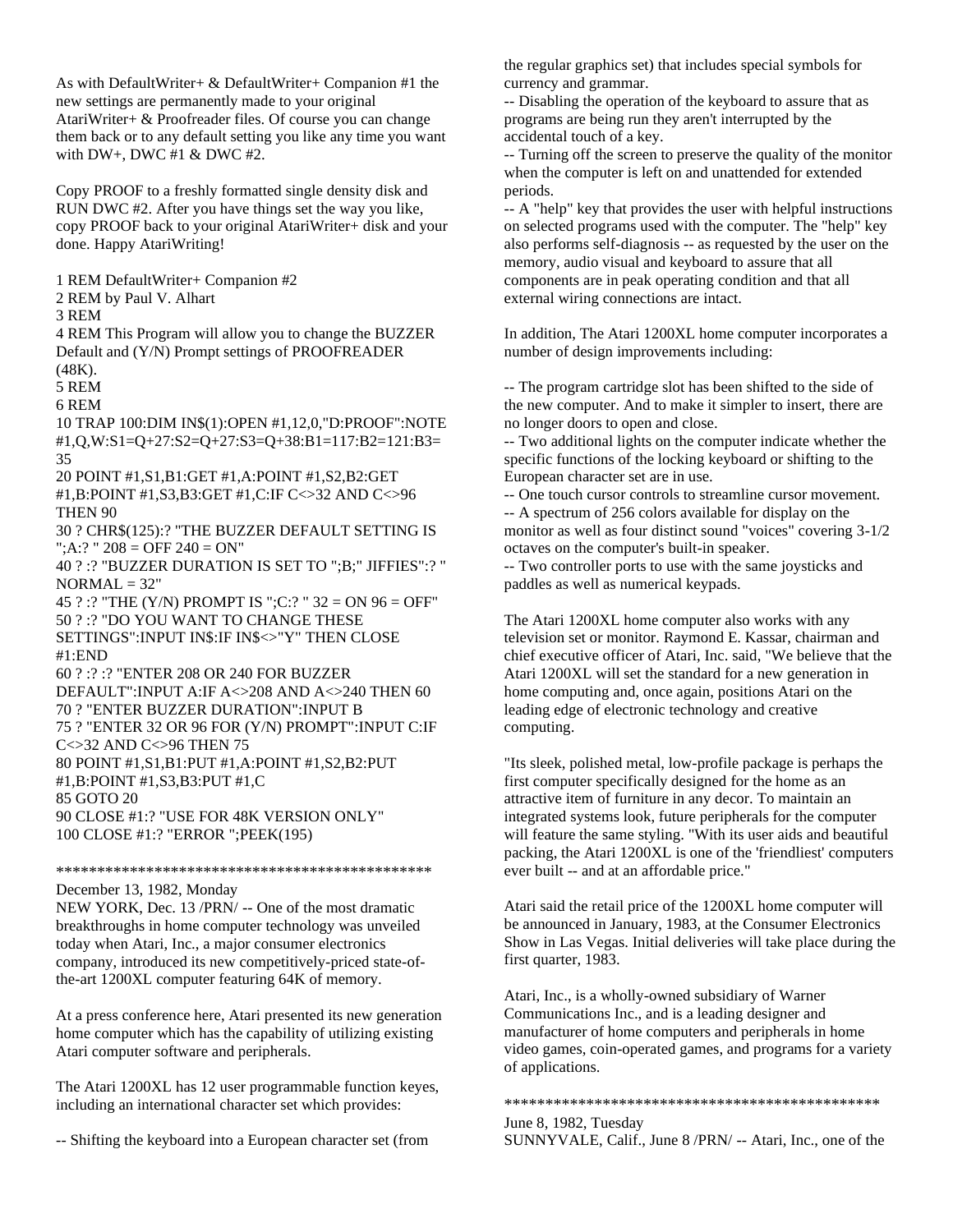fastest growing consumer electronics companies in the world, today announced a new generation of Atari home video computer games: the Atari 5200(TM) Home Entertainment System. The Atari 5200 is the state of the art by which all other game systems must be measured. Detailed graphics painted in spectacular colors are combined with dramatic sounds of incredible realism to provide the most sophisticated and challenging games ever produced for home play.

The Atari 5200 has far more power and memory potential than the Atari Video Computer System(TM) -- or VCS(TM). This new power gives the games an audio and visual quality comparable to arcade video games. The Atari 5200's suggested retail price is \$299.95.

The new 5200 is not a replacement of the ever-popular Video Computer System. It is a new generation of video games. "We have created two home game systems in the same spirit in which an automobile manufacturer builds different models to suit different tastes," explains Michael Moone, president of Atari's Consumer Electronics Division.

"The Atari 5200 was created for those players who demand state-of-the-art video game technology," Moone continues. "We will continue to support the VCS -- the most popular home video system in the world -- with fantastic new games, comprehensive service and the strongest advertising in the industry."

The Atari 5200 will be available to the public in October 1982; along with 10 game cartridges. By Christmas, the game cartridge total will be 14. The game cartridges will fall into two price categories: \$31.95 and \$39.95.

In order to provide owners with their favorite software right away, Atari has updated and enhanced such all-time favorites as Pac-Man (trademark by Bally Midway Mfg. Co. licensed by Namco-America, Inc.), Super Breakout(TM), Space Invaders (trademark of Taito America Corporation), Asteroids(TM), Missile Command(TM) and Star Raiders(TM), the space odyssey game pioneered on the Atari Home Computer System.

Also included will be sports games -- Baseball, Football and Soccer -- of unprecedented realism. No other home video baseball game, for example, can match the player skills and options of Atari's Baseball game cartridge. Pitchers can throw fast or slow, inside or outside. They can also slip a knuckle ball in. And there's a relief pitcher warming up in the bullpen, ready to replace a bum starter. Batters not only hit the ball, they deliver pop flies, line drives and grounders. Base runners can slide, steal and even tag up on high fly balls. Crafty coaches can maneuver their teams into different defensive positions. Fielders can run all the way to the fence to make leaping catches of bleacher-bound balls. Even the sounds will be real baseball: crowd cheers and the crack of bat against ball.

A host of other exciting games from the arcade realm will be ready for the Atari 5200 by Christmas. These will include the ever-popular Centipede(TM), Qix (trademark of Taito

America Corporation) and Defender (trademark of Williams Electronics, Inc.), one of the top arcade video games of the year.

Setting all the above features into action will be easy with the new universal game controller. The universal controller combines the operation of joystick, paddle and keyboard into a single hand-held unit that fits comfortably in a child's palm. The control stick moves game figures in any direction instead of the usual eight. It can also be used to control the game character's speed. A pause button lets the player put the game on "hold" at any time. Though the universal controller commands complex game maneuvers, it is child's play to use.

The Atari 5200 is distinguished by its streamlined console that features a single electrical cord and built-in storage areas for the controllers. For maximum convenience, a new switchbox automatically switches from television programs to game play -- once the system is in place, the back of the TV set need never be touched again. And, for the first time, there will be no rasping static from the TV when the game cartridges are removed from the console. Instead, the screen will black out and the set go silent.

By 1983, two revolutionary features will be available for the Atari 5200: a Trak-Ball(TM) controller and a Voice Synthesizer module. The Trak-Ball will give players the precise 360-degree control of the best arcade video games. The Voice Synthesizer will become an integral part of game play, not just a sound generator. Voices from the synthesizer will interact with the player for the ultimate in video game realism.

Atari will also have a special adapter ready by 1983 which will allow all VCS game cartridges to be played on the Atari 5200. Atari is a leading producer of home and coin-operated video games, and home computer systems and computer software for a variety of applications. Atari is a wholly-owned subsidiary of Warner Communications Inc.

## \*\*\*\*\*\*\*\*\*\*\*\*\*\*\*\*\*\*\*\*\*\*\*\*\*\*\*\*\*\*\*\*\*\*\*\*\*\*\*\*\*\*\*\*\*\*

--From: Thomas Richter

```
--Date: 20 Sep 2004 08:51:40 GMT
```
Hi folks,

the new 1.40 release of the  $C_{++}$  atari 8 bit emulator for Linux and Win32 is available for download at:

## <http://www.math.tu-berlin.de/~thor/atari++/>

This is mainly a bug-fix release, no new features have been added yet.

Fixed issues in the emulator:

- The random generator was broken in the win32 implementation (the VS provided random generator is really rather poor, providing only a 15 bit entropy source)

Fixed issues in the built-in operating system  $(Os++)$ :